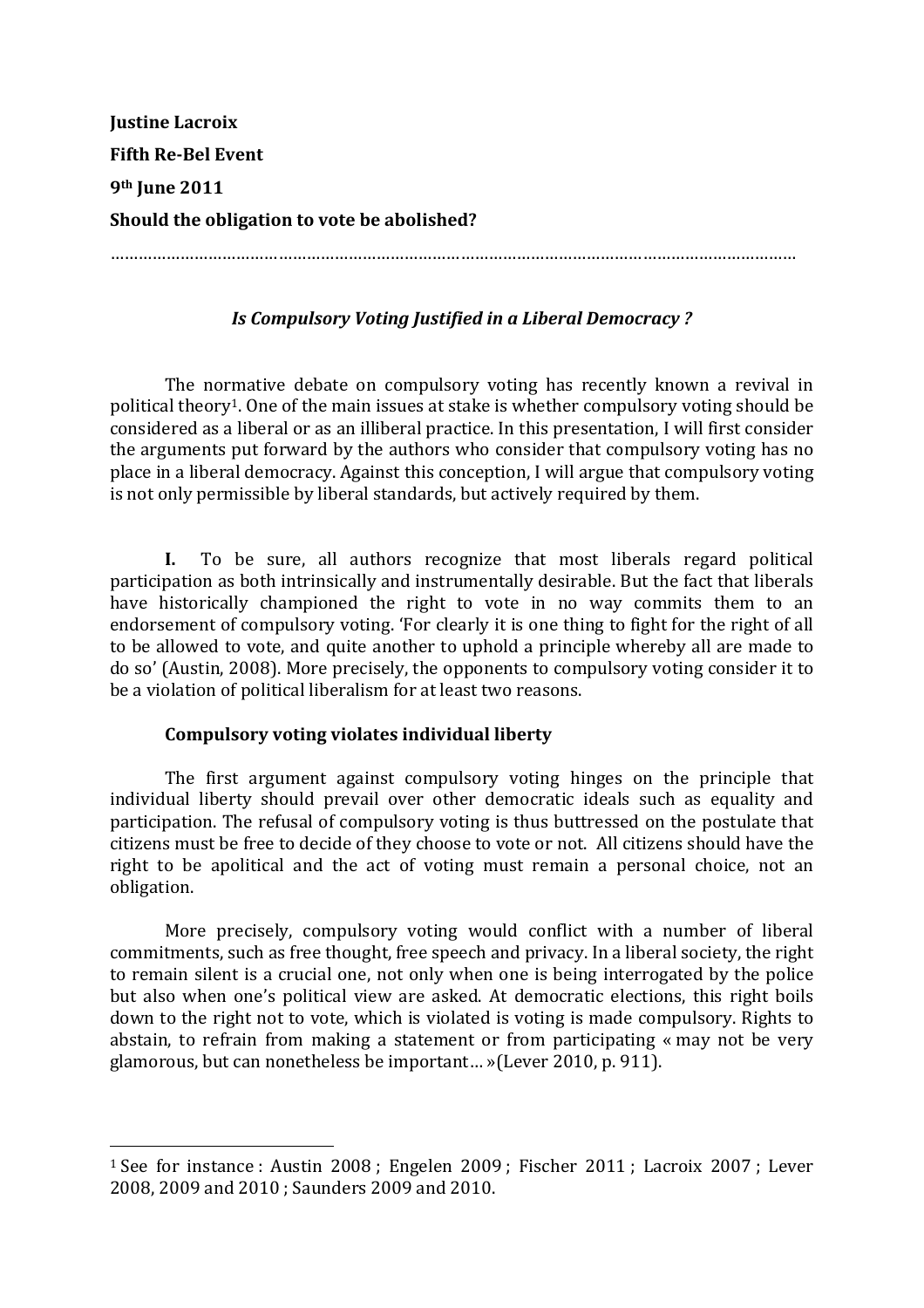In particular, liberals should regard with suspicion laws that require performance of a particular acts since they are generally regarded as a greater interference than those merely prohibiting certain acts. This does not mean that such requirements are never justifiable – as shown by the legal requirements to pay taxes or send one's children to schools - (Sauders 2009) but we need to ask where some can rightly be required to bear the costs for the benefits of others. « It is far from obvious that this is so, since lower levels of voting seem sufficient to sustain the democratic process, as evidenced by the stability of Western democracies despite low turnout » (Saunders 2010).

According to this view, compulsory voting would be as case of strong paternalism. Strong paternalism occurs where there is an intervention to protect or benefit a person, despite that person's informed and voluntary denial of consent to paternalistic measures proposed (Lindley, 1986, p. 64). Even if people are not always good judges of their own interests, respect for people's freedom and equality and capacities for reasoned judgment generally tells against forcing them to exercise their rights, or to make the most of their liberties and opportunities (Lever, 2010, p. 906).

#### Compulsory voting violates pluralism

While ancient republicans valued political participation as an end in itself, the liberal ideal is that of a state that, rather than promoting some comprehensive conception of the good, restricts itself to ensuring the conditions within which individuals can pursue their own conception of the good as they see it.

Liberals cannot support compulsory voting because it promotes a view of what the good life consists of, namely a life of active political engagement. Liberals should design electoral systems in such a way that they respect reasonable disagreement among citizens on the value of political participation. Compulsory voting is likely to fall foul of libral commitments to respect reasonable disagreement over fundamental values when justifying public policy and state coercion (Lever 2009).

Moreover, even if ones believes in the importance of political participation, if people vote only because they are forced to, then this cannot plausibly be seen as a exercise of civic virtue (Saunders 2009).

**II.** The opponents to compulsory voting are not alone in believing it is a breach of individual rights. Most of the proponents of compulsory voting also consider it as a restriction of individual liberty. However, they insist it should be considered only as a 'very minor restriction' (Lijphart, 1997, p. 11) on individual freedom, especially if compared with the other constraints imposed by our liberal democracies – taxes, compulsory education etc. – and the expected benefits that it may have in terms of electoral participation and social equality. Being forced to vote is then considered as little sacrifice of individual liberty which is justified by more substantial gains elsewhere.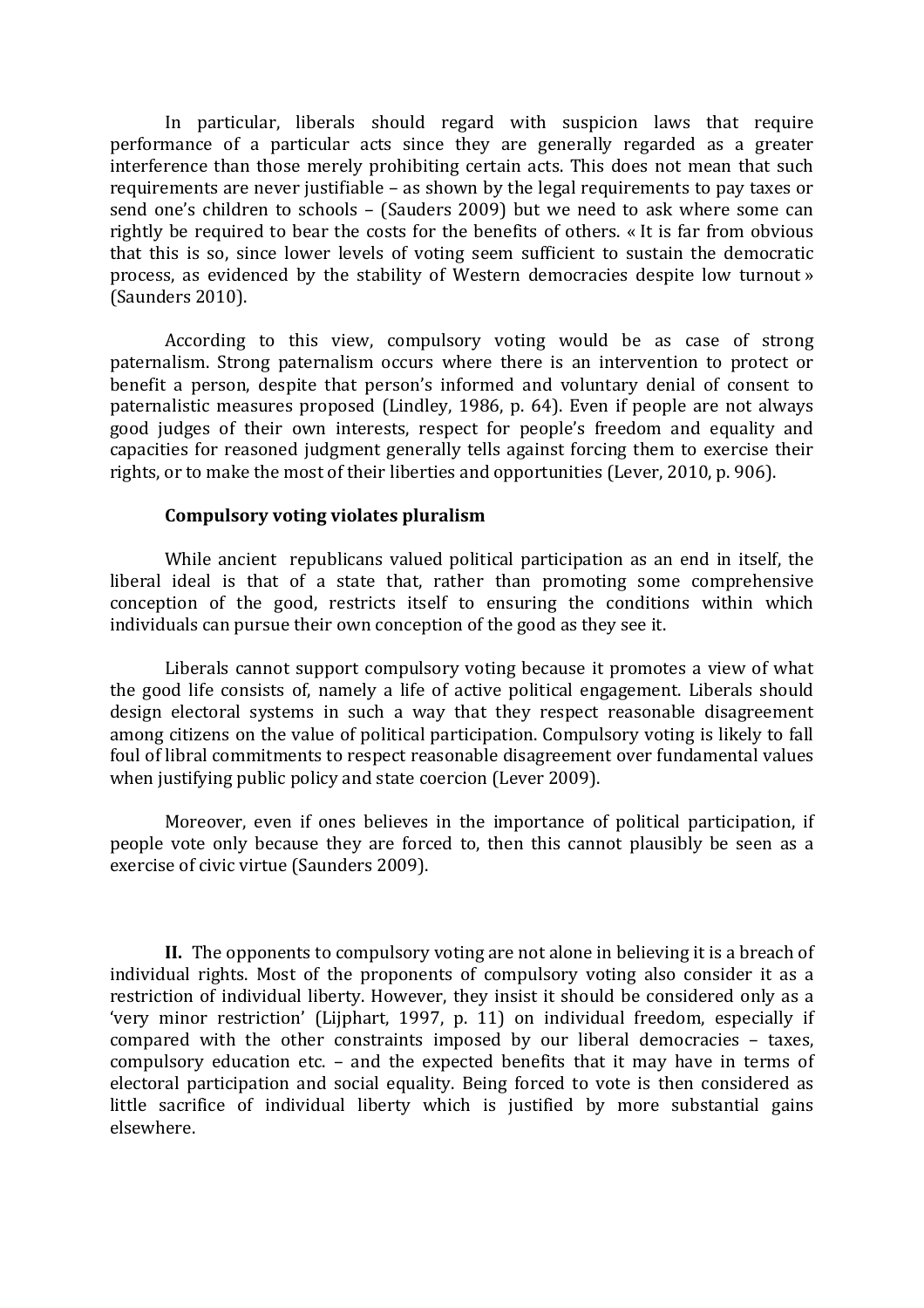In contrast, I uphold the idea that the obligation to vote – far from being detrimental to individual liberties – may be envisioned as the necessary condition for the full exercise of equal liberty. Put differently, rather than attempting to illustrate that the benefits of compulsory voting outweigh the costs, I rely on the notions of autonomy and of equal liberty which justify compulsory voting in the name of the very principles of nolitical liberalism<sup>2</sup>.

#### Liberty as autonomy

As shown below, the main argument against compulsory voting hinges on the principle that individual liberty should prevail over other democratic ideals such as equality and participation. However, compulsory voting does not in the least imply that 'deliberate' abstention may not exist – as exemplified by the high proportion of blank or null and void votes in countries where voting is compulsory.

One should not forget either that the expression 'compulsory voting' or the 'duty" to vote' is a misnomer (Lijphart, 1997, p. 2). Strictly speaking, no one is compelled to vote. No one is obliged to fill in a ballot paper or to choose one of the parties or candidate in contention. The only duty that a citizen has to fulfill is to come to the polling station on a precise date. The citizen's right not to vote is guaranteed by their presence in the polling booth and by the secret voting procedures.

In that respect, it is significant to note that the European Court of Human Rights" ruled that the obligation to vote did not go against article 9 of the European Convention for the Protection of Human Rights – relative to freedom of thought, conscience and religion. In its ruling, the European Court declared that the citizen's freedom of conscience was preserved because they could always cast a blank vote. Besides, the notion of 'free elections', as stipulated in the First Protocol of the Convention, does not mean 'elections in which voting is not compulsory, but elections in which the act of voting is free' (Ruling on 22nd April 1965).

One sees that the issue at stake is what a liberal state can legitimately enforce upon its citizens (Engelen, 2009). Reasons of time prohibit a detailed discussion on this issue here. However, one might wonder if the opposition between compulsory voting and individual liberty may not be equated to some confused opposition between liberalism and libertarianism. The opposition to compulsory voting in the name of individual liberty is "highly problematic since it entails that no liberal can legitimately compel its citizens to do something that not all of them would choose to do voluntarily" (Engelen, 2009). Liberty, in the liberal view, is rather akin to the concept of autonomy, that is to say that liberty does not mean the absence of obligations but rather the respect of the laws that men have made and accepted for themselves. In that respect, civic obligation may be considered simply as the concrete form of this concept of autonomy.

As compulsory voting does not restrain individual conscience, it cannot be considered as a violation of the liberal distinction between the public sphere and the private sphere which, according to Judith Shklar, is 'neither permanent nor unalterable" as the important point for liberalism is not so much where the line is drawn, as it be

"""""""""""""""""""""""""""""""""""""""""""""""""""""""

<sup>&</sup>lt;sup>2</sup> This part of this presentation draws on Lacroix, 2007.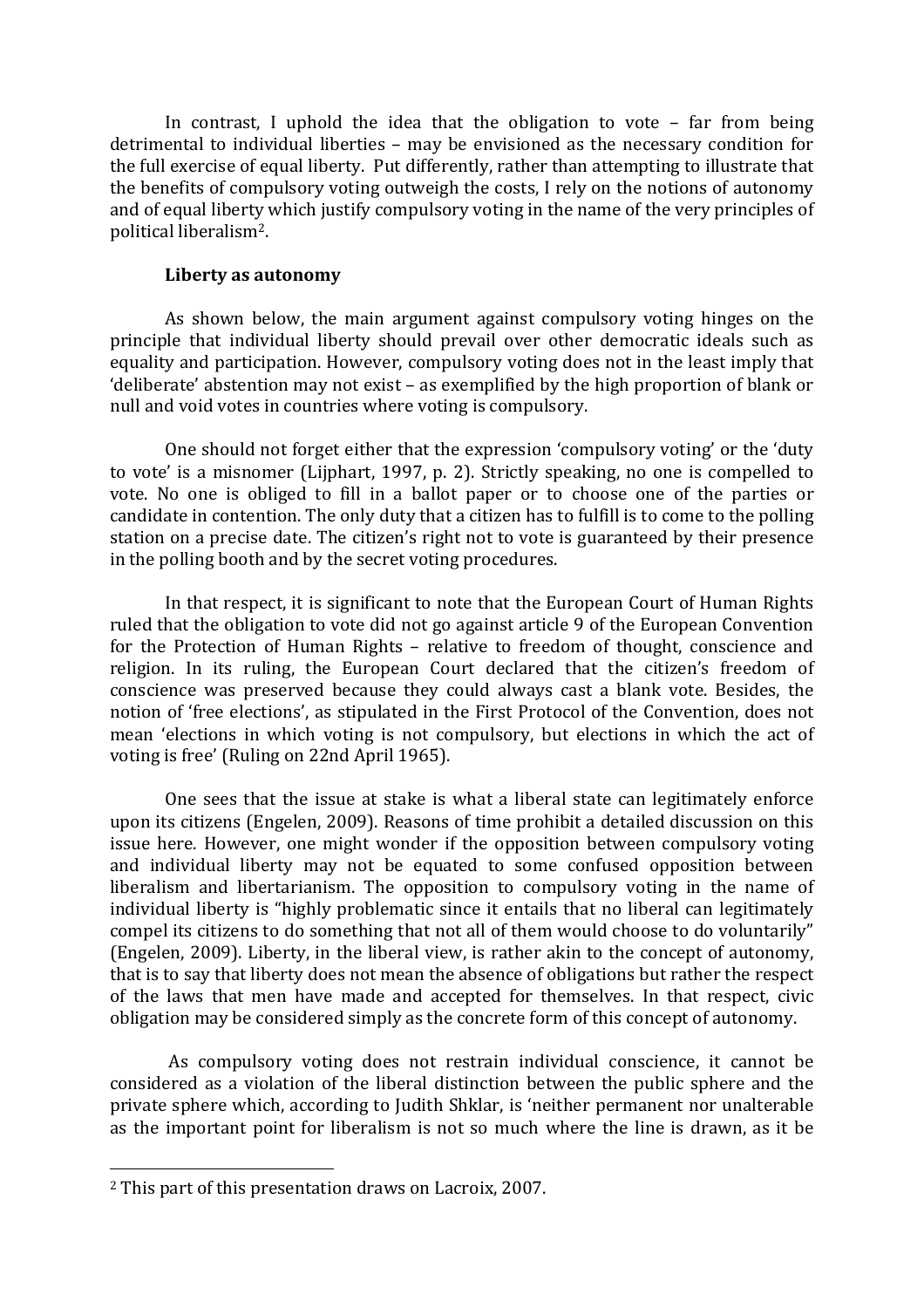drawn, and that it must under no circumstances be ignored or forgotten' (Shklar, 1989, p. 24).

#### **The principle of equal liberty**

This leads to a second liberal notion which may justify the principle of compulsory voting, namely equal liberty. It is well known that turnover among voter with high levels of education is much higher than for low-educated voters and such inequalities in electoral participation pose serious problems of legitimacy for a liberal well-ordered society.

One might even draw a parallel with the social question as redistributive policies have also been the butt of criticism by libertarians in the name of individual freedom. However, many liberal thinkers have convincingly argued that this an improper conception of the word liberty as this restrictive conception actually concerns the liberty of a few and thus implies constraints for the majority.

That is the reason why the liberal commitment to liberty has been reformulated as a commitment for equal liberty, a principle that justifies solidarity policies which do not infringe on individual rights as they aim at guaranteeing liberty for all and creating the necessary condition for the full exercise of individual liberty.

The same argument can be used to defend compulsory voting. By encouraging all citizens, even the least motivated among them, to be informed and voice their opinions, compulsory voting would partially thwart the strong social determinants and oblige political parties to pay heed to the more marginalised electors. In that sense, the objective of (quasi) universal participation may be considered as the logical continuation of universal suffrage that Benjamin Constant, some two centuries ago, considered a better means of limiting powers than associations bent on particular interests.

They are thus two distinctive ways for liberals to defend the duty to vote, each respectively responding to the two dimensions of political participation as defined by Benjamin Constant and Alexis de Tocqueville : as an end in itself or as a means of protecting private liberties. In the first approach, which might be called 'maximal', the duty to vote is the continuation of a vision according to which political participation is one of the necessary condition for individual and collective autonomy.

However, even the rejection of such a maximal view of democracy does not invalidate an other 'minimal' conception which envisions compulsory voting as the best institutional measure to make voting procedures as equal as possible, notably as a counterweight to other forms of political participation – for instance, associations – bound to remain unequal. Put differently, even according to a purely instrumental conception of democracy, the obligation to vote can be justified as a way to contain the domination of the most powerful.